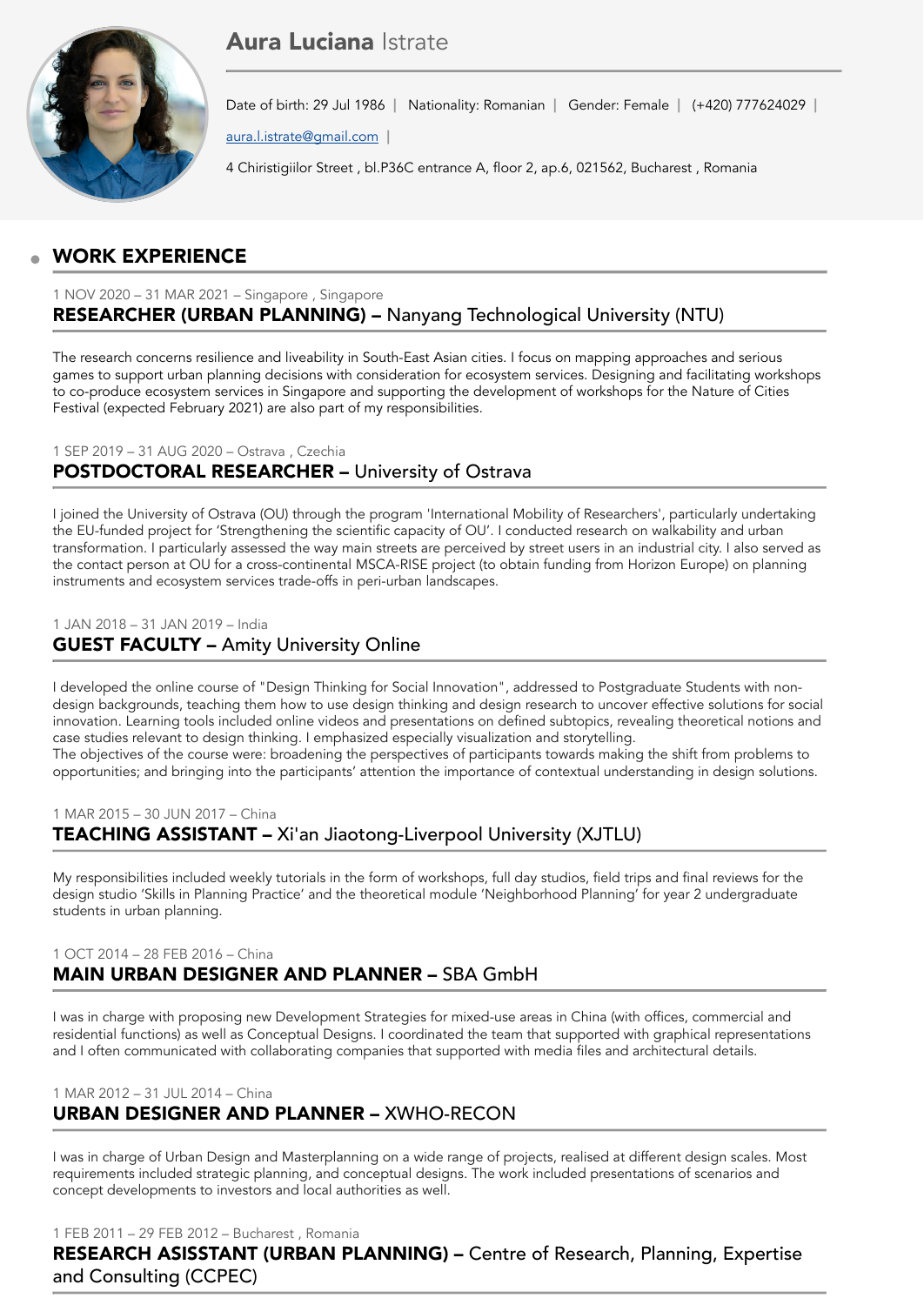Working on the Territorial Plan of Galati County (PATJ Galati), particularly on the economy and workforce chapters, including both writing and drawing sections.

15 JAN 2010 – 30 OCT 2011 – Bucharest , Romania

## URBAN PLANNER AND DESIGNER – ARUA CREATE DESIGN

My responsibilities included: realizing technical design and planning documentation using design software such as AutoCAD, ArchiCAD, AllPlan Nemetschek; conducting discussions with investors and settings project milestones; as well as delivering projects presentations to planning commissions.

1 OCT 2010 – 28 FEB 2011 – Bucharest, Romania

## TEACHING ASSISTANT – University of Architecture and Urban Design 'Ion Mincu'

Providing feedback to year 4 Architecture students in Urban Design Studios.

## EDUCATION AND TRAINING

1 OCT 2013 – 7 MAY 2019 – United Kingdom DOCTORATE (PHD) – University of Liverpool (UK) and Xi'an Jiaotong University (China)

### Field(s) of study

Architecture (urbanism-focused) ◦

Defining Liveability in a Chinese Context: determining the qualities of liveable streets in Shangha

#### 1 OCT 2008 – 30 SEP 2010

MASTER – University of Architecture and Urban Design 'Ion Mincu', Bucharest, Romania

#### Field(s) of study

Urban Planning and Design ◦

9.48 | Railway stations as intermodal nodes in cities: the case of Ploiesti

#### 1 OCT 2005 – 30 JUN 2008

BACHELOR DEGREE – University of Architecture and Urban Design 'Ion Mincu', Bucharest, Romania

#### Field(s) of study

Urban Design and Planning ◦

8.80

### LANGUAGE SKILLS

Mother tongue(s): ROMANIAN

|                | <b>UNDERSTANDING</b> |                | <b>SPEAKING</b>   |                    | <b>WRITING</b> |
|----------------|----------------------|----------------|-------------------|--------------------|----------------|
|                | Listening            | Reading        | Spoken production | Spoken interaction |                |
| <b>ENGLISH</b> | C <sub>2</sub>       | C <sub>2</sub> | C <sub>2</sub>    | C <sub>2</sub>     | C <sub>2</sub> |
| <b>FRENCH</b>  | B <sub>1</sub>       | <b>B2</b>      | A2                | A2                 | B <sub>1</sub> |
| <b>SPANISH</b> | B <sub>1</sub>       | <b>B2</b>      | A <sub>2</sub>    | A2                 | A <sub>2</sub> |
| <b>ITALIAN</b> | B <sub>1</sub>       | B <sub>1</sub> | A <sub>2</sub>    | A <sub>2</sub>     | A <sub>2</sub> |
| <b>SWEDISH</b> | A <sup>2</sup>       | A <sub>2</sub> | A <sub>1</sub>    | A <sub>1</sub>     | A2             |
| <b>CHINESE</b> | A <sub>2</sub>       | A <sub>1</sub> | A <sub>2</sub>    | A2                 | A <sub>1</sub> |

Levels: A1 and A2: Basic user; B1 and B2: Independent user; C1 and C2: Proficient user